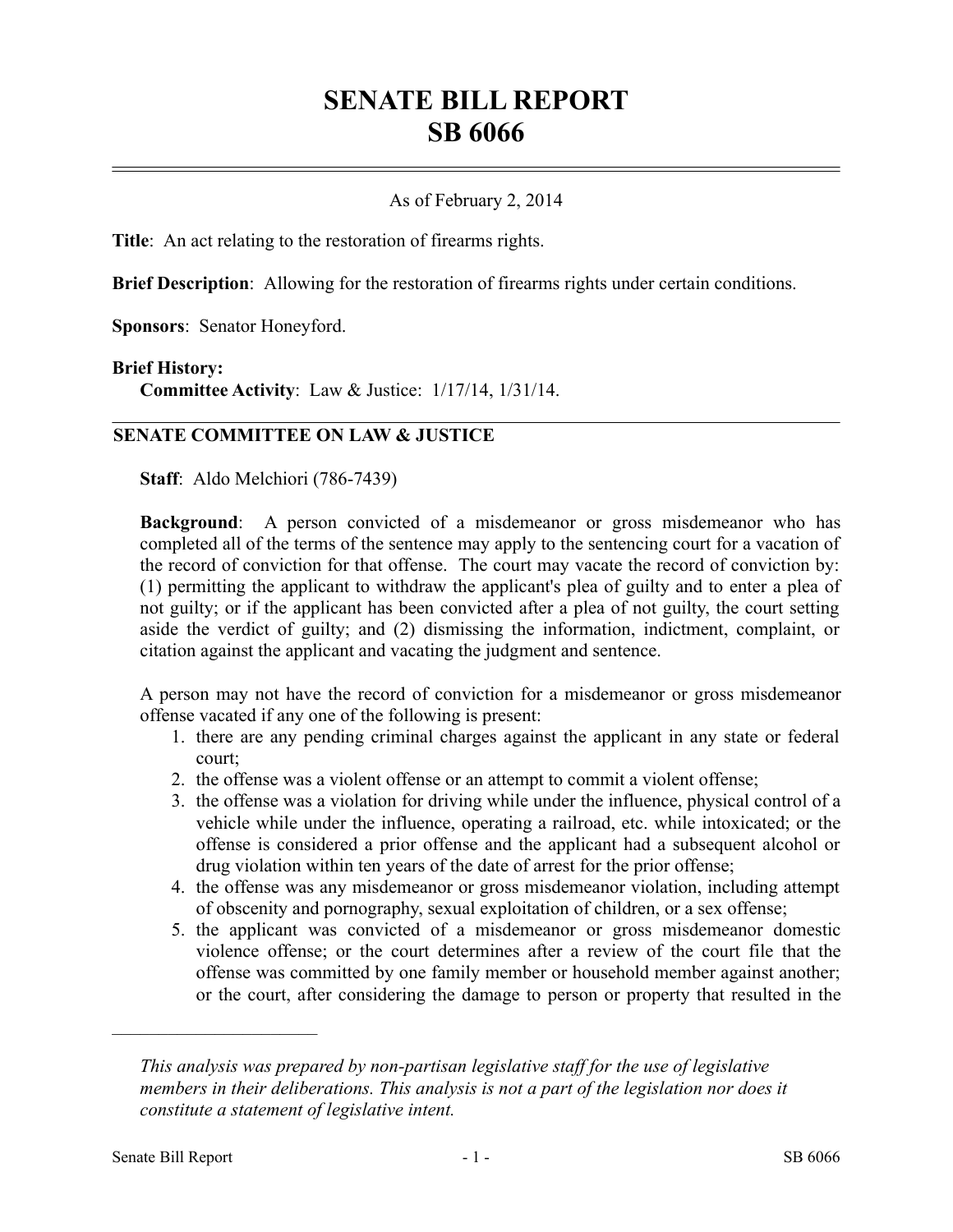conviction, any prior convictions for domestic violence crimes, or for comparable offenses in any state or federal court, and the totality of the records under review regarding the conviction being considered for vacation, determines that the offense involved domestic violence, and any one of the following factors exist:

- a. the applicant has not provided written notification of the vacation;
- b. the applicant previously had a conviction for domestic violence; or
- c. less than five years elapsed since the person completed the terms of the original conditions of the sentence, including any financial obligations and successful completion of any treatment ordered as a condition of sentencing;
- 6. for any offense other than those described in (5), less than three years passed since the person completed the terms of the sentence, including any financial obligations;
- 7. the offender has been convicted of a new crime in any court since the date of conviction;
- 8. the applicant ever had the record of another conviction vacated; or
- 9. the applicant is currently restrained, or has been restrained within five years prior to the vacation application, by a domestic violence protection order, a no-contact order, an antiharassment order, or a civil restraining order which restrains one party from contacting the other party.

Once the court vacates a record of conviction, the person is released from all penalties and disabilities resulting from the offense and the fact that the person has been convicted of the offense is not included in the person's criminal history for purposes of determining a sentence in any subsequent conviction. For all purposes, including responding to questions on employment or housing applications, a person whose conviction has been vacated may state that the person has never been convicted of that crime. This does not affect or prevent the use of an offender's prior conviction in a later criminal prosecution.

A person is guilty of the crime of unlawful possession of a firearm in the second degree if the person owns, has possession of, or has control of any firearm after having previously been convicted or found not guilty by reason of insanity of any felony not specifically identified for the first degree offense, or any of the following crimes when committed by one family or household member against another: assault in the fourth degree, coercion, stalking, reckless endangerment, criminal trespass in the first degree, or violation of the provisions of a protection order or no-contact order restraining the person or excluding the person from a residence.

For the purposes of unlawful firearm possession, person has been convicted, whether in an adult court or adjudicated in a juvenile court, at such time as a plea of guilty is accepted, or a verdict of guilty is filed, including sentencing or disposition, post-trial or post-factfinding motions, and appeals. Conviction includes a dismissal entered after a period of probation, suspension, or deferral of sentence.

A person is not precluded from possession of a firearm if the conviction has been the subject of a pardon, annulment, certificate of rehabilitation, or other equivalent procedure based on a finding of the rehabilitation of the person convicted or the conviction or disposition has been the subject of a pardon, annulment, or other equivalent procedure based on a finding of innocence.